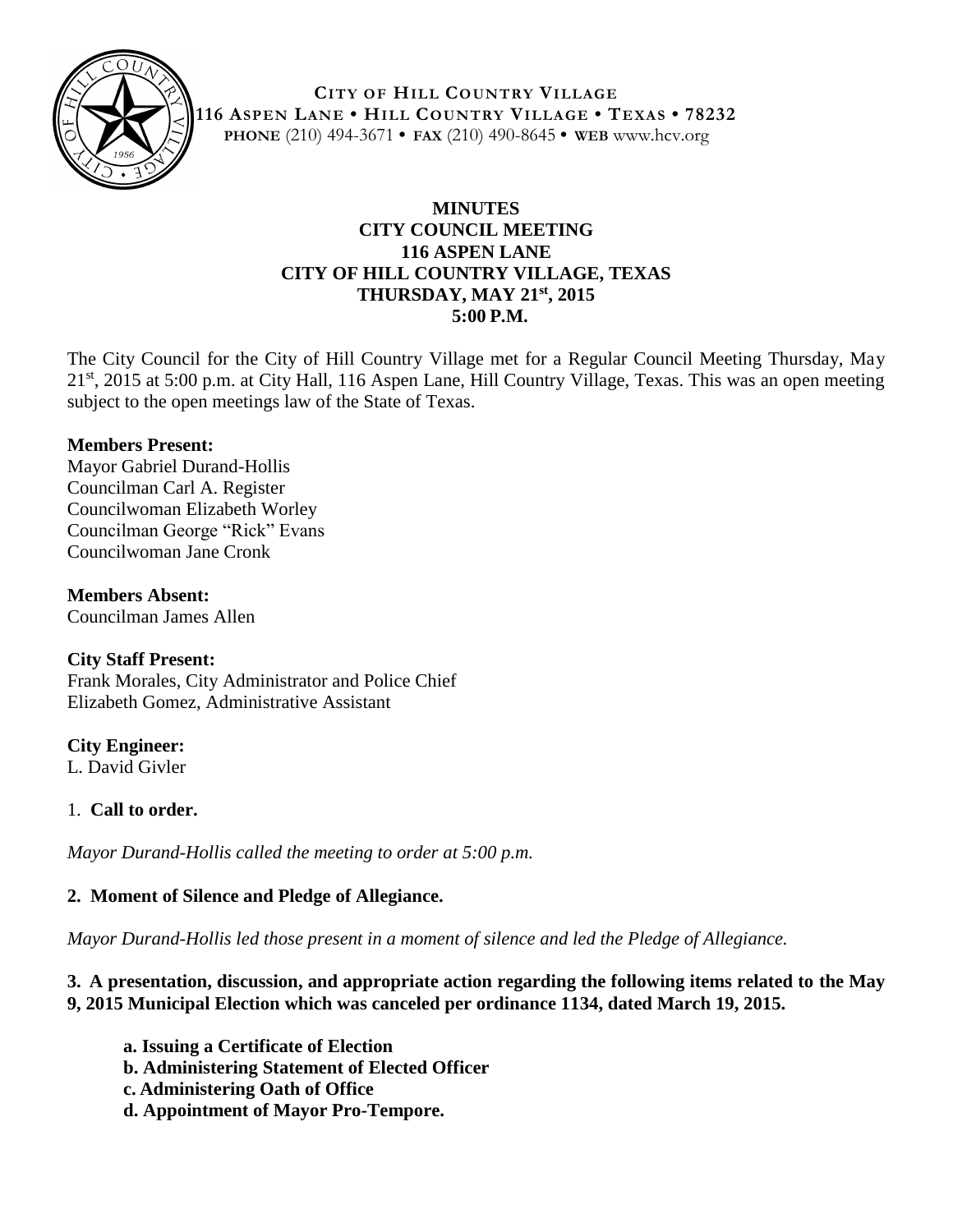*Mayor Durand-Hollis administered the Oath of Office to Councilman Carl A. Register and Councilwoman Elizabeth Worley.*

*Mayor Durand-Hollis asked Council for a motion to appoint a Mayor Pro Tempore.*

*Councilman Evans moved to appoint Councilman Register as Mayor Pro Tempore, seconded by Councilwoman Cronk. Motion passed unanimously.*

# **4. Discussion and possible action appointing a person to fill the vacancy of City Council Place #5.**

*Councilman Register moved to appoint Mr. Brett Rowe to fill the vacancy of City Council Place #5, seconded by Councilman Evans. Motion passed unanimously.* 

#### CONSENT AGENDA:

*The following items are of a routine or administrative nature. The City Council has been furnished with background and support material on each item, and/or it has been discussed in a previous meeting. All items can be acted upon by one vote without being discussed separately, unless requested by a Council Member or a citizen, in which event the item or items will immediately be withdrawn for individual consideration in their normal sequence after the items not requiring separate discussion have been acted upon. The remaining items will be adopted by one motion and vote of the City Council.*

**5. Discussion and possible action on approval of the minutes of the City Council Meeting of March 19, 2015.**

**6. Discussion and possible action on approval of the minutes of the Special Council Meeting of April 21, 2015.**

**7. Discussion and possible action on approval of the minutes of the Special Council Meeting of May 5, 2015.**

**8. Discussion and possible action approving an ordinance appointing Louis A. Cortinas as a Full Time Police Officer.**

**9. Discussion and possible action approving an ordinance appointing Fermin M. Cordova as Relief Police Officer.**

*Councilman Register moved to approve items 5, 7, 8 and 9 of the consent agenda, seconded by Councilman Evans. Motion passed unanimously.*

*Councilman Register referred to item 6 of the meeting minutes of the Special Council Meeting of April 21, 2015. Item 7 motion should state that we revisit the three parties involved to take responsibility for the costs.* 

*Councilman Register moved to approve item 6 of the consent agenda with the revision, seconded by Councilman Evans. Motion passed unanimously.* 

### INDIVIDUAL ITEMS FOR CONSIDERATION:

### **10. Citizens to be heard.**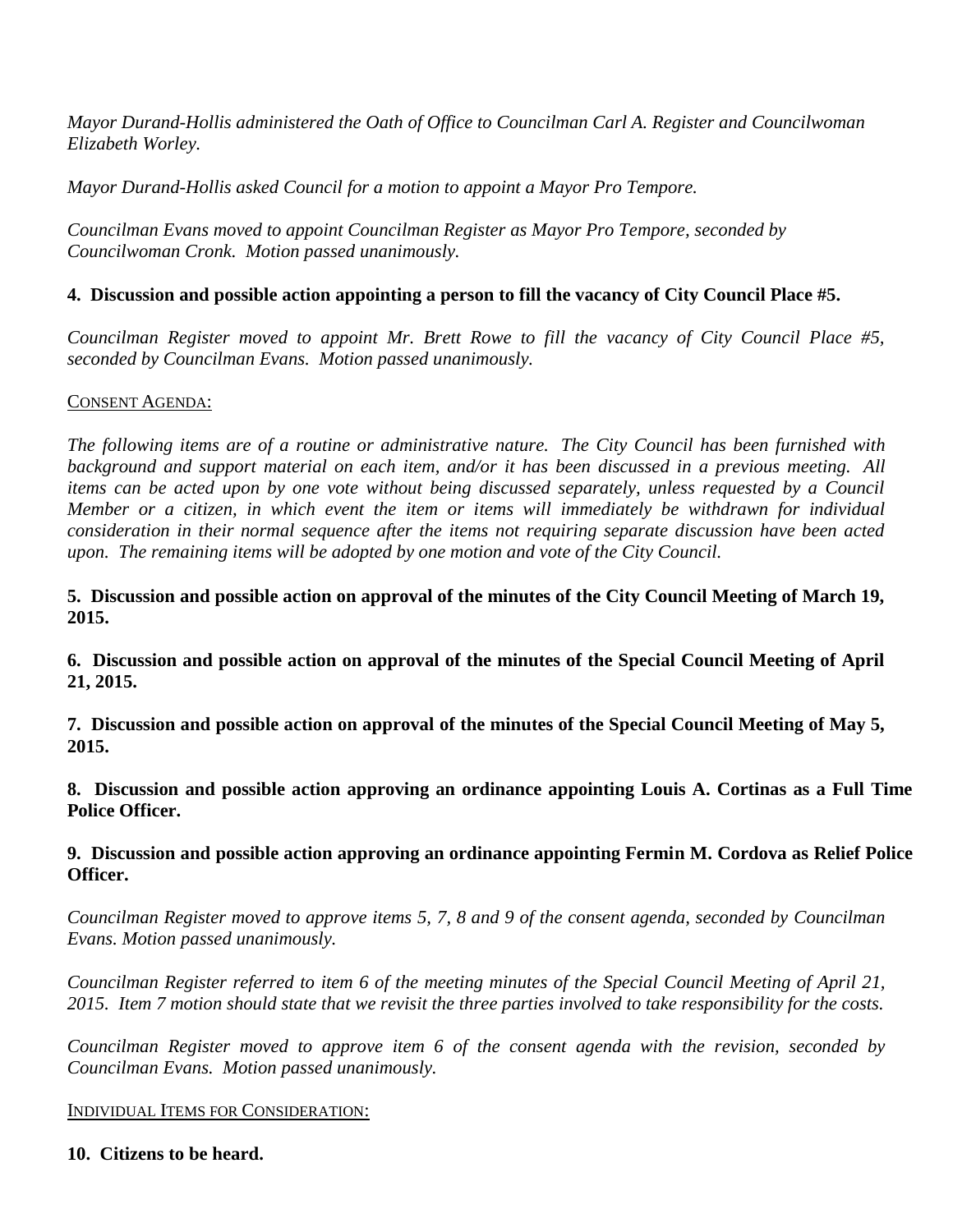*At this time, citizens who have filled out a registration form prior to the start of the meeting may speak on any topic they wish to bring to the attention of the governing body so long as that topic is not on the agenda for this meeting. Citizens may speak on specific agenda items when that item is called for discussion. During the Citizens to be Heard section no council action may take place and no council discussion or response is required to the speaker. A time limit of two minutes per speaker is permitted; the council may extend this time at their discretion.*

*No one signed up to speak*.

# **11. Discussion and update on the Hill Country Village Street Project.**

- *1. At the previous council meeting Mr. Givler presented the possibility of a change order on North Tower related to meeting SAWS requirements for protecting the 48-inch waterline.* 
	- *a. Since then*
		- *i. SAWS agreed to enter into an Interlocal Agreement to reimburse the city for such design modifications if needed.*
		- *ii. SAWS determined that no design changes were required.*
	- *b. Therefore, there is currently no reason to require a change order for N. Tower.*
- *2. Following the last council meeting and in response to the council's approval of the change order that included Blackhawk Trail, the contractor made quick progress resuming work on Blackhawk Trail. However, the contractor encountered a new problem at the west end of the Blackhawk segment.*
	- *a. The contractor removed soft areas of the base and exposed the natural soil (subgrade). Mr. Givler observed the subgrade with the geotechnical engineer. The subgrade was firm and passed the density testing.*
	- *b. The contractor placed compacted lifts of base in a controlled manner with good moisture and compaction and passing the tests.*
	- *c. After the base installation was completed, the contractor began preparing the installation of curb and hot mix asphalt, at which time the contractor's equipment showed that the newly placed base had become soft.*
	- *d. A test pit showed that water had entered the base and had caused an area of high moisture content about 3 feet below the surface.*
- *3. GEI and Drash Consulting performed a quick study to locate the source of water, identifying three possible sources:*
	- *a. Fire hydrant,*
	- *b. 12-inch discharge flush line from the water well pump station, and*
	- *c. Runoff from street and other areas.*
- *4. Much of this water collects in a concrete box on the pump station property. A pile of rock and soil blocks discharge from the box and causes water to back up into a junction box and concrete culvert.*
- *5. David Givler and Chief Morales met with SAWS the day before the council meeting. David Givler sent a copy of the minutes to the city. At the meeting, SAWS indicated that it would consider removing the pile of rock and soil and insisted that they had no other responsibilities in controlling the source of water.*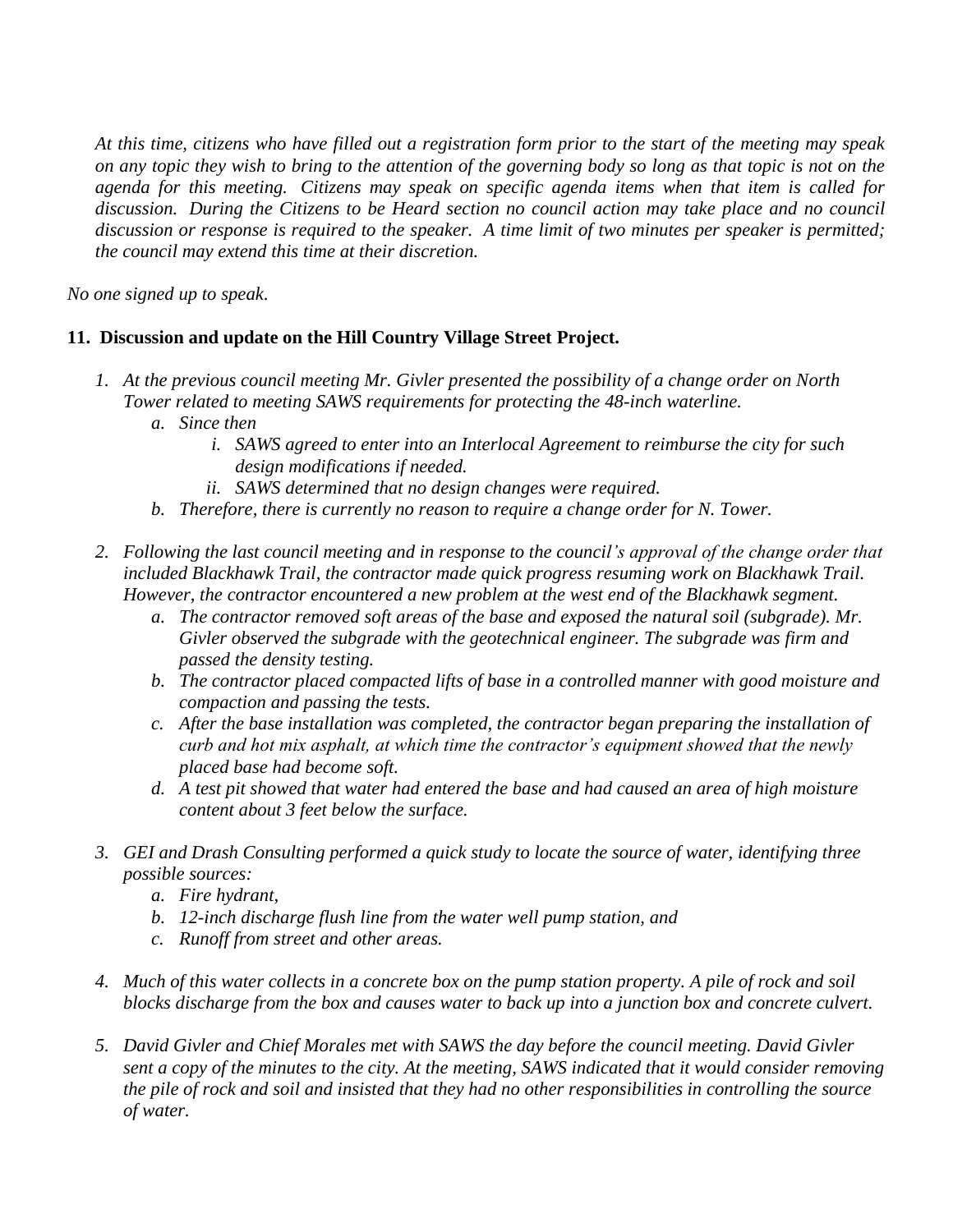- *6. SAWS also reported that it would require 2.5 months to complete design and construction of the utility relocations on N. Tower. This is significant since GEI has been coordinating with SAWS since 2013 on the project and it will delay the contractor further on the street project.*
- *7. David Givler believes that he has exhausted all the options that he has as City Engineer for obtaining SAWS cooperation. He believes that SAWS should help solve the moisture problem near the Blackhawk pump station and that the 2.5-month project delay on North Tower is due to SAWS. He asked the mayor and council for assistance in further coordination.*

**12. Discussion and possible action approving a resolution approving an interim operating agreement between the City of Hill Country Village and Raiser, LLC (UBER) for ridesharing services and authorizing the mayor to execute all documents related thereto.**

*Councilman Evans stated from the last meeting he had agreed to speak to Hollywood Park Mayor Chris Fails. He stated San Antonio has it unlawful, without an agreement that Uber cannot drop off in San Antonio limits.* 

*Mr. Morales did talk to personnel with the San Antonio Police Department and the transportation department and it is correct that without a city agreement if someone is picked up in our city and dropped anywhere in San Antonio the Uber driver could get a citation.* 

*Mr. Chris Fails, the Hollywood Park Mayor, stated that they ran the agreement by their city attorney and there was no concern.*

*Councilman Register stated he would be okay with the agreement if Mr. Schnall is okay with it also.*

*Councilman Evans moved to approve, subject to Mr. Schnall's email response, seconded by Councilman Register. Motion passed unanimously.* 

### **13. A presentation and discussion by Mr. Dwayne Robinson, Constituent Services Director, Office of Judge Nelson W. Wolff.**

*Mr. Dwayne Robinson deals with suburban cities around the San Antonio area by helping with issues that all cities are experiencing. Mayor Fails, from Hollywood Park, chairs this committee Mr. Robinson is part of. He then gave updates on state legislature items although some have changed since Tuesday May 19th . The state budget and tax relief are still being discussed at this time.*

#### **14. Discussion and possible action regarding the March 31, 2015 and April 30, 2015 financial statements.**

*Councilman Register called attention to the April income year to date. We are \$13,000 behind budget and expenses are over \$37,000. Two things that stick out are the franchise and sewer use fees which are significant to the budget. The franchise fees will come in. The sewer use fees are from the businesses and few homes that use the sewer services. We get a check from SAWS monthly and the amount of revenue has gone down. Councilman Register requested to put this topic on the agenda for the next council meeting for further discussion. Good news sales tax is at \$457,543 compared to \$444,001 last year making us \$13,500 ahead. He stated the finances continue to be in good shape.*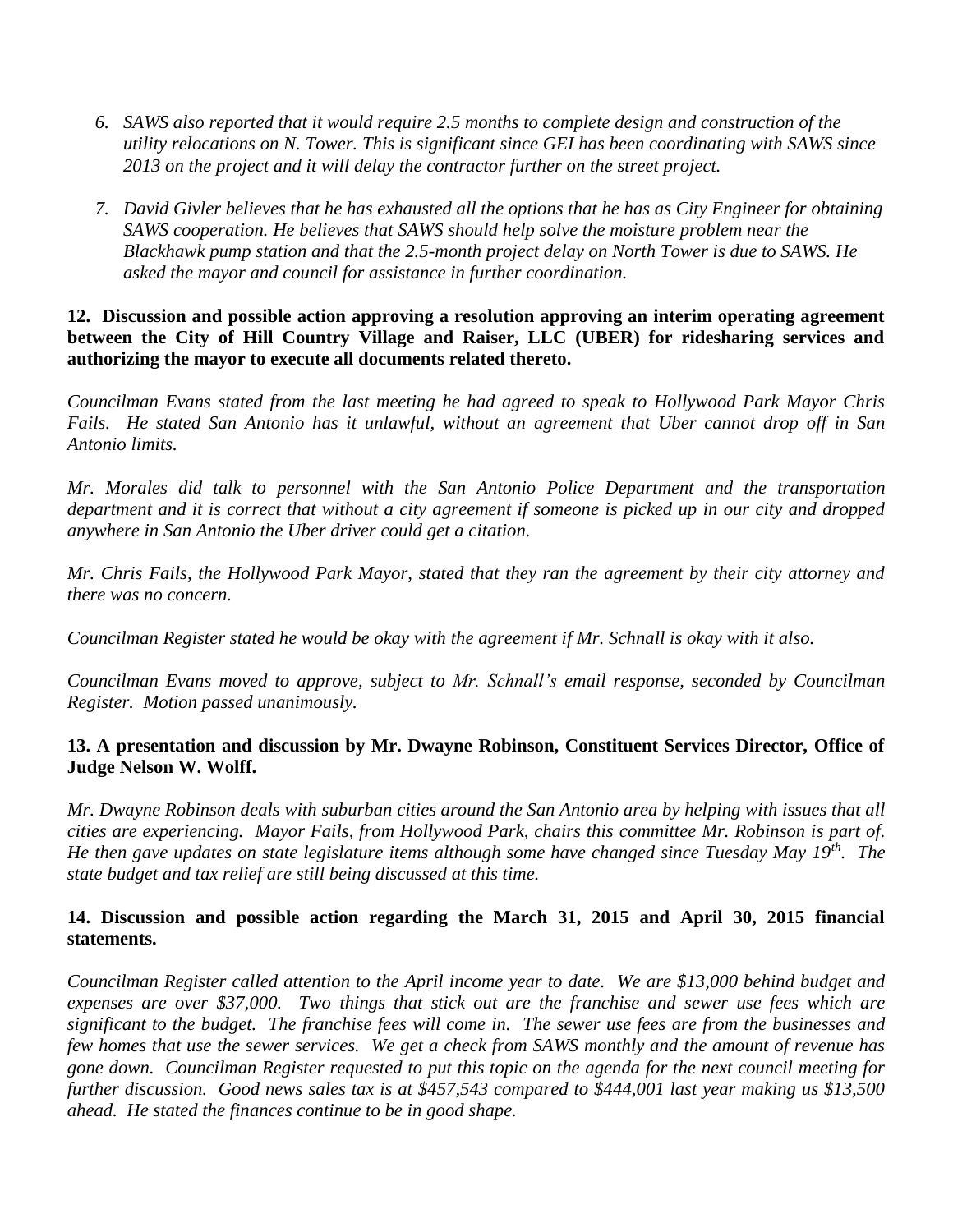*Councilman Register moved to approve the financial statements for March and April, seconded by Councilwoman Worley. Motion passed unanimously.*

### **15. Discussion regarding the Fiscal Year 2015 – 2016 budget.**

*Mayor Durand-Hollis explained that the city is currently looking at other sources of revenue.* 

*Councilman Register stated right now it is only a draft and we should have a better picture by the next presentation.*

*Mr. Morales stated the final budget will be approved in September and will be looked at again in July's meeting. As of now, the city is budgeted to pay \$278,250 for Fire Department Services. As per contract, the budgeted amount includes a 5% increase in fee, but if that increase does not occur, the city will then only be responsible for \$265,000. \$235,000 will come from the general fund and \$30,000 will come from the venue tax fund. Next year there should be a cut in the engineering services. Vehicle replacement fund will remain at \$35,500.* 

#### **16. Discussion and update on the RFQ for Bitters Road Property.**

*Mr. Morales stated that there has been no other calls since the last session. The deadline for any questions in regards to the RFQ was at 5:00 pm.*

#### **17. Discussion and possible action approving the sale of four police vehicles.**

*Mr. Morales stated items 17 and 18 go hand in hand. The city currently has a vehicle replacement fund for the purchase of police vehicles. The vehicles are nearing the 70,000 mile mark which is usually when the city sells them. The Dodge Chargers have been more troublesome than expected. This year so far we have gone \$9,000 past the budget for vehicle maintenance.* 

*Councilman Register asked if the police vehicles are traded in.* 

*Mr. Morales stated they will not be traded in this time and will be going to the San Antonio Auction.* 

*Councilwoman Worley moved to approve the sale of four police vehicles, seconded by Councilwoman Cronk. Motion passed unanimously.*

#### **18. Discussion and possible action approving the purchase of four police vehicles.**

*Councilwoman Worley moved to approve the purchase of four police vehicles, seconded by Councilwoman Cronk. Motion passed unanimously.* 

### **19. Discussion and possible action approving an agreement with Vigilant Solutions for the acceptance of License Plate Recognition (LPR) equipment.**

*Mr. Morales stated this is the same system that Guadalupe and Bexar County uses. An antenna will go on top of the police vehicle which will read the license plates looking for anyone with a warrant in Hill Country Village. The cost of the system is \$30,000 which is collected by tacking on a fee on top of the warrant fee. The issue right now is connecting that system with our court system. Vigilant Solutions will take care of maintenance and training. If a warrant is found for another city the police officer can contact that city if*